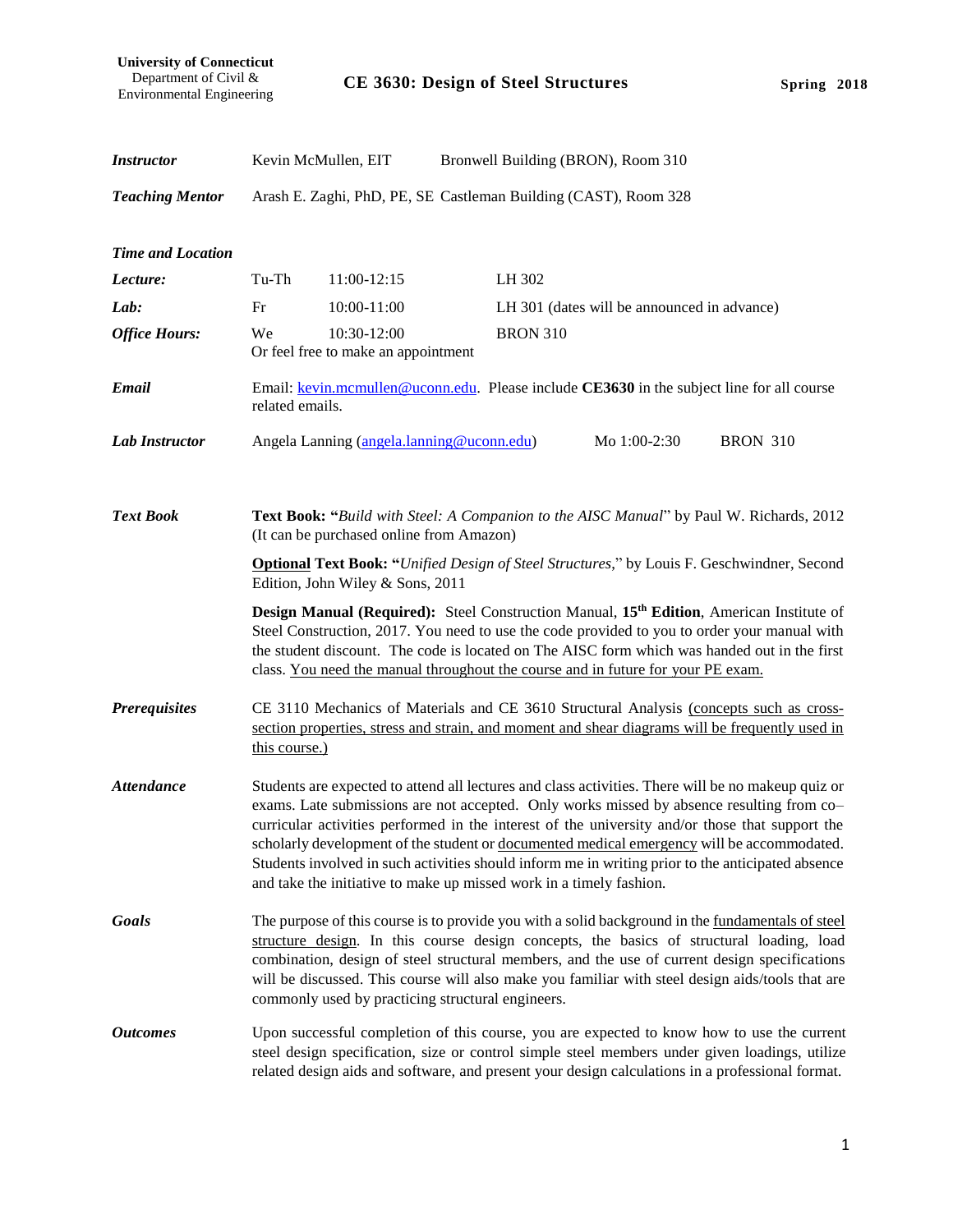#### *Tentative Final Grade Break Down (This may be adjusted later. You will be informed of any changes)*

|                    | Homeworks                                                                                                                                                                        | 15%<br>10% |  |  |
|--------------------|----------------------------------------------------------------------------------------------------------------------------------------------------------------------------------|------------|--|--|
|                    | <b>Announced Quiz</b>                                                                                                                                                            |            |  |  |
|                    | Lab Assignments                                                                                                                                                                  | 20%        |  |  |
|                    | Midterm Exam                                                                                                                                                                     | 20%        |  |  |
|                    | Final Exam                                                                                                                                                                       | 35%        |  |  |
| Quizzes            | One announced quiz will be given during either the lecture time.                                                                                                                 |            |  |  |
| Midterm Exam       | There will be one midterm exam during the class time. The date and the content of the<br>exam will be announced in advance.                                                      |            |  |  |
| <b>Final Exam</b>  | 2-hour final exam that covers the entire content of the course. (The date will be<br>announced.)                                                                                 |            |  |  |
| <b>Final Grade</b> | Requests for any bonus grades to put you in the next bracket will not be accepted. Any<br>requests for passing the course if your grade is less than 62.99 will not be accepted. |            |  |  |

| Grade (out of 100) | <b>Letter Grade</b> |
|--------------------|---------------------|
| 93-100             | A                   |
| 90-92.99           | А-                  |
| 87-89.99           | B+                  |
| 83-86.99           | в                   |
| 80-82.99           | В-                  |
| 77-79.99           | C+                  |
| 73-76.99           | C                   |
| 70-72.99           | $C-$                |
| 67-69.99           | D+                  |
| 63-66.99           | D                   |
| <62.99             | F                   |

*Homework* Homeworks are due a week after their assignment date at the beginning of class. Late submission will not be accepted. Solutions will be posted on HuskyCT. Presentation, format and neatness are counted towards your homework grade.

*Cell Phones* **Cell phones are not permitted to be used in class from start to finish**. Laptops can ONLY be used to take notes or during lab activities. Please be advised that texting and using laptops for other reasons will distract me and the other students; therefore, if you do not pay attention to my notice, I will ask you to leave the classroom.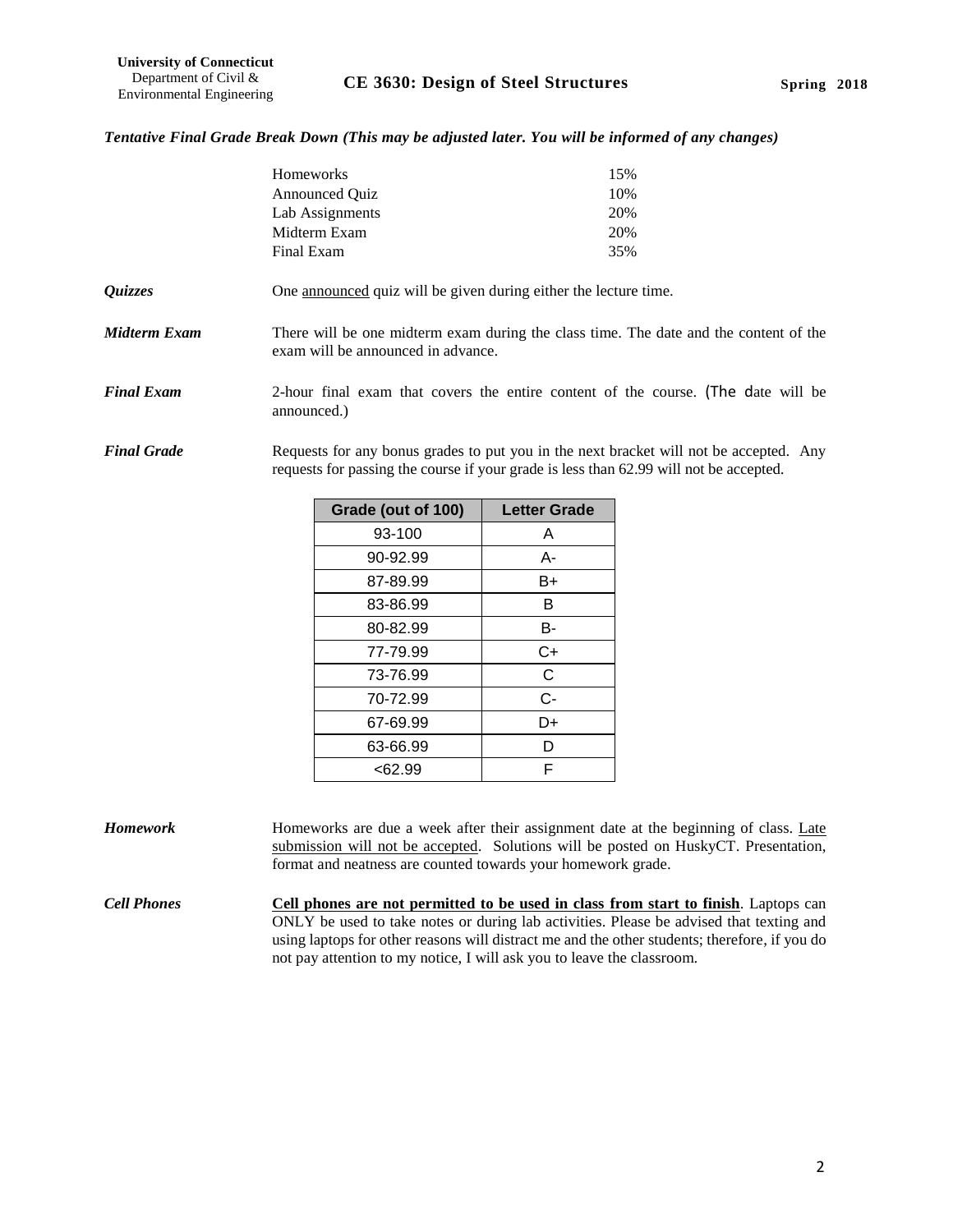## *Course Content*

- 1- Introduction
- 2- Steel Material and Mechanical Properties of Steel
- 3- Structural Shapes and Calculation of Section Properties
- 4- Design Philosophies and Limit States in Steel Structure Design (ASD and LRFD Methods)
- 5- Design of Members Subjected to Tensile Forces
	- a. Yielding Limit State
	- b. Effective Net Area and Rupture Limit State
	- c. Block Shear Failure
- 6- Design of Members Subjected to Compressive Forces (Column Elements)
	- a. Buckling and Euler Theory
	- b. Slenderness Ratio and Design for Stability
	- c. Axial Compressive Capacity
	- d. Local Buckling
- 7- Design of Members Subjected to Bending (Beam Elements)
	- a. Plastic Section Modulus and Plastic Moment
	- b. Lateral Torsional Buckling (LTB)
	- c. Beams with Non-Compact Sections
- 8- Design of Members Subjected to Combined Effects of Axial Forces and Bending Moments (Beam-Column Elements)
	- a. Interaction of Bending and Axial Forces
	- b. Interaction Relationship
	- c. Design for Stability and Moment Magnification Factors
- 9- Connections (time permitting)
	- a. Basics of Bolted Connections
	- b. Bolts Subjected to Tension
	- c. Bolts Subjected to Shear and Tension

Suggestion: Become a student member of American Institute of Steel Construction (AISC) and the American Society of Civil Engineers. It is free for students! On their website you can find useful technical information, design guides, design examples, etc. [\(https://www.aisc.org/aisc-membership/member-types/student/](https://www.aisc.org/aisc-membership/member-types/student/) & [https://www.asce.org/membership/student/\)](https://www.asce.org/membership/student/)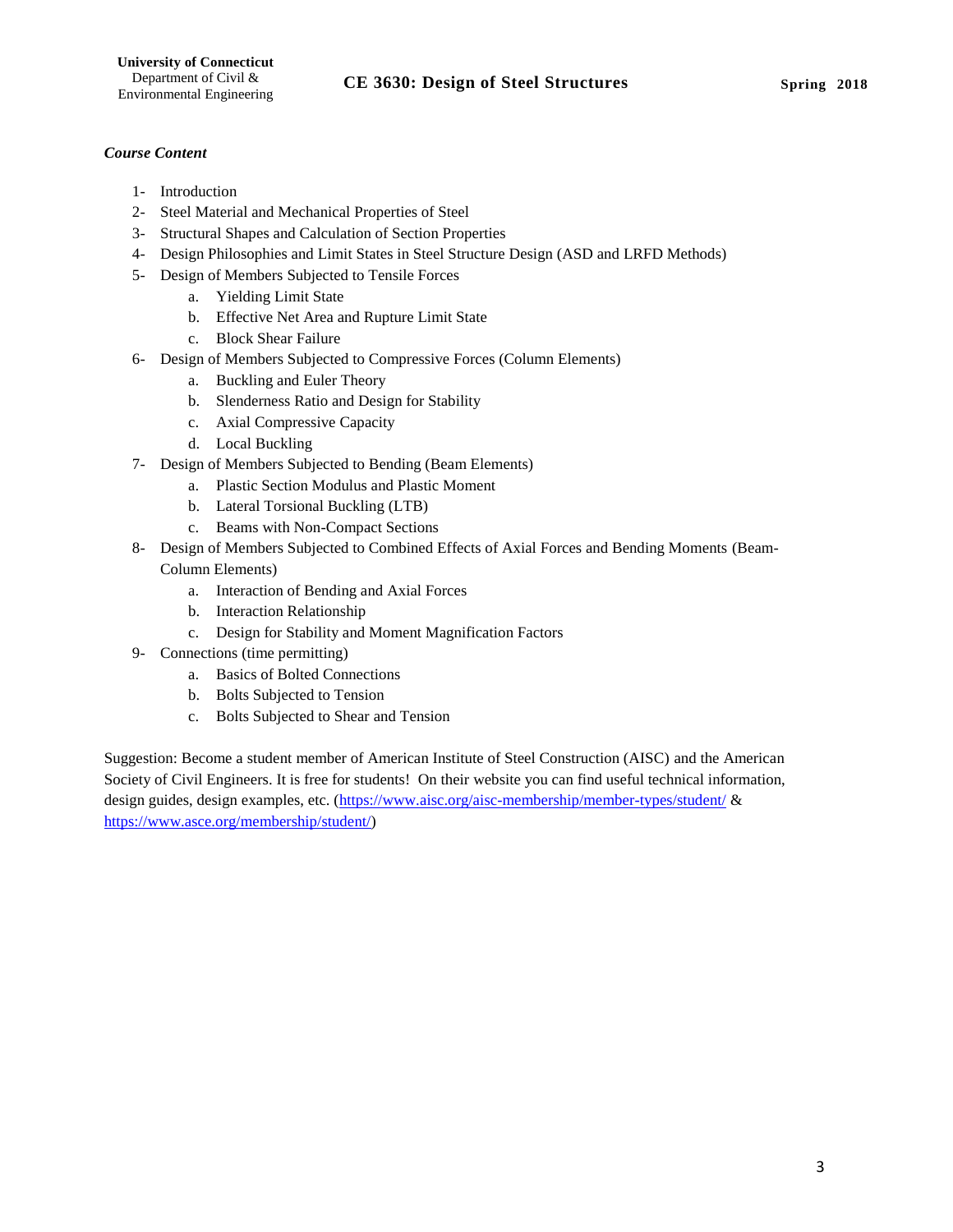Lab Activities The goal of the lab portion of this course is to familiarize students with an engineering analysis and design software called SAP2000. Students will learn how to build a model of an office building using this software including assigning loads to the structure, analyzing the structure, and controlling the capacity of members. Students have to complete a series of hand calculations on a number of members in order to check the calculations done by SAP 2000.

> The lab activities will be performed during the lab class. All students must attend computer lab activities. Work missed during lab sessions cannot be made up. Students who miss lab sessions will not receive credit for the lab activity they have missed. Lab activities are integral parts of the course. In the computer lab sessions, a powerful, professional analysis and design software will be utilized to complement theories and hand calculations. There will be two short experimental demonstrations during the course.

> You will install the student version of SAP2000 on your own laptop. You must bring your laptop to class on days designated for computer lab activities.

- Lab Log Sheets At the end of each lab, students need to complete and sign a log sheet. ONLY the forms that are submitted at the end of the lab sessions will be accepted.
- Lab Final Report A final report describing the process of modeling and design, selected outputs and hand calculations should be submitted. The written report is due before the week of final exams. Each student must submit an individual report. The required content of the report will be discussed later.

#### *Lab Content*

- 1- Typical Building Structural Systems
- 2- Introduction to the Design Project
- 3- Loads and Load Factors
- 4- Modeling the Geometry and Assigning Member Sections
- 5- Assigning Loads and Load Cases
- 6- Performing Analysis and Obtaining Analysis Results
- 7- Generating Design Sheets for Selected Elements
- 8- Hand Calculations to Check the Results

The lab activities will be synchronized with the lectures. The time for each lab module will be announced in advance. Please make sure you bring your laptop to class on these days.

#### *Tentative Grading Distribution*

| Tutorial Model                                  | 15% |
|-------------------------------------------------|-----|
| Log Sheets                                      | 25% |
| Final Report                                    | 35% |
| Completeness and Correctness of Structure Model | 25% |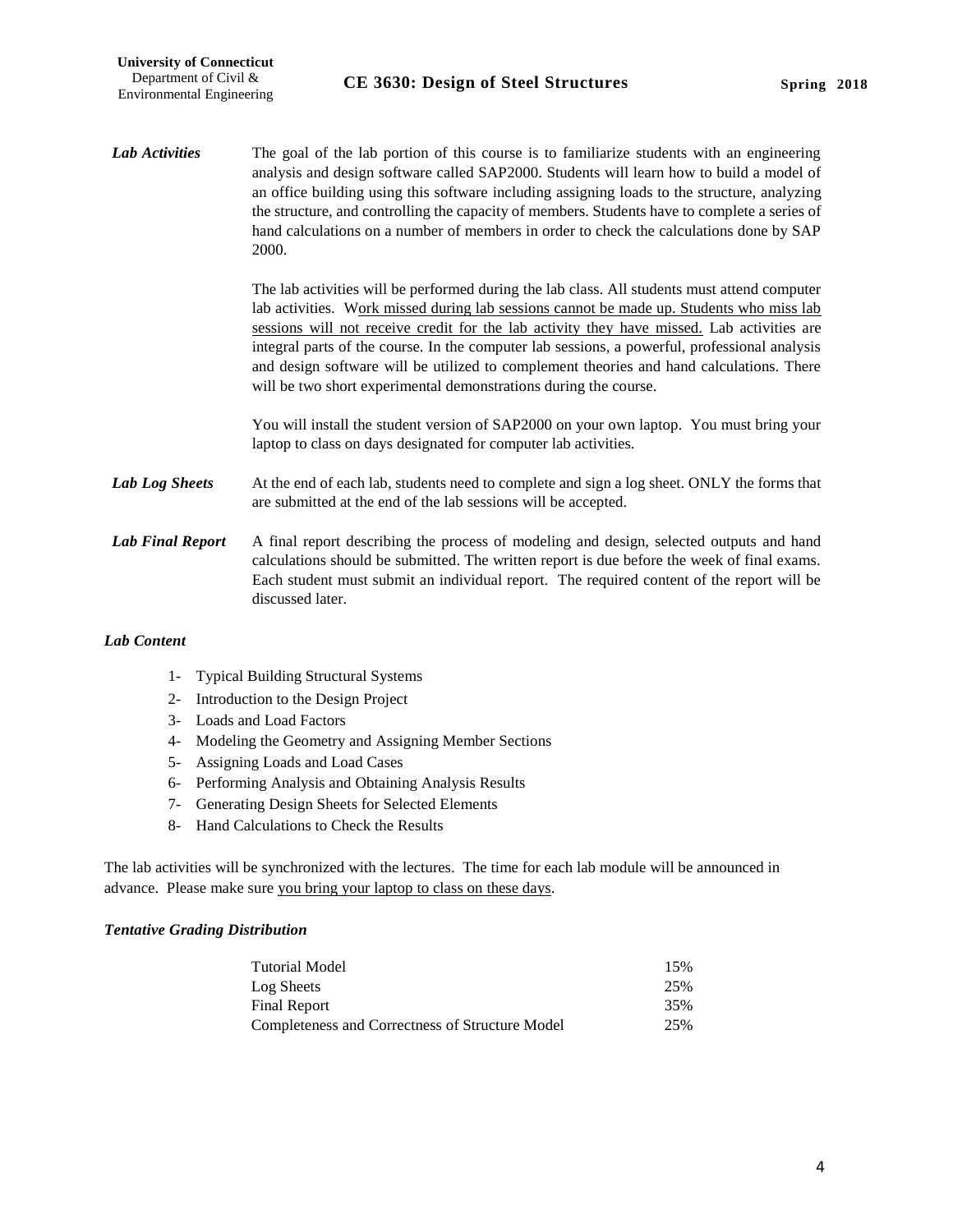#### *Policy Against Discrimination, Harassment and Inappropriate Romantic Relationships*

The University is committed to maintaining an environment free of discrimination or discriminatory harassment directed toward any person or group within its community – students, employees, or visitors. Academic and professional excellence can flourish only when each member of our community is assured an atmosphere of mutual respect. All members of the University community are responsible for the maintenance of an academic and work environment in which people are free to learn and work without fear of discrimination or discriminatory harassment. In addition, inappropriate Romantic relationships can undermine the University's mission when those in positions of authority abuse or appear to abuse their authority. To that end, and in accordance with federal and state law, the University prohibits discrimination and discriminatory harassment, as well as inappropriate Romantic relationships, and such behavior will be met with appropriate disciplinary action, up to and including dismissal from the University. More information is available at [http://policy.uconn.edu/?p=2884.](http://policy.uconn.edu/?p=2884)

#### *Sexual Assault Reporting Policy*

To protect the campus community, all non-confidential University employees (including faculty) are required to report assaults they witness or are told about to the Office of Diversity & Equity under the Sexual Assault Response Policy. The University takes all reports with the utmost seriousness. Please be aware that while the information you provide will remain private, it will not be confidential and will be shared with University officials who can help. More information is available at [http://sexualviolence.uconn.edu/.](http://sexualviolence.uconn.edu/)